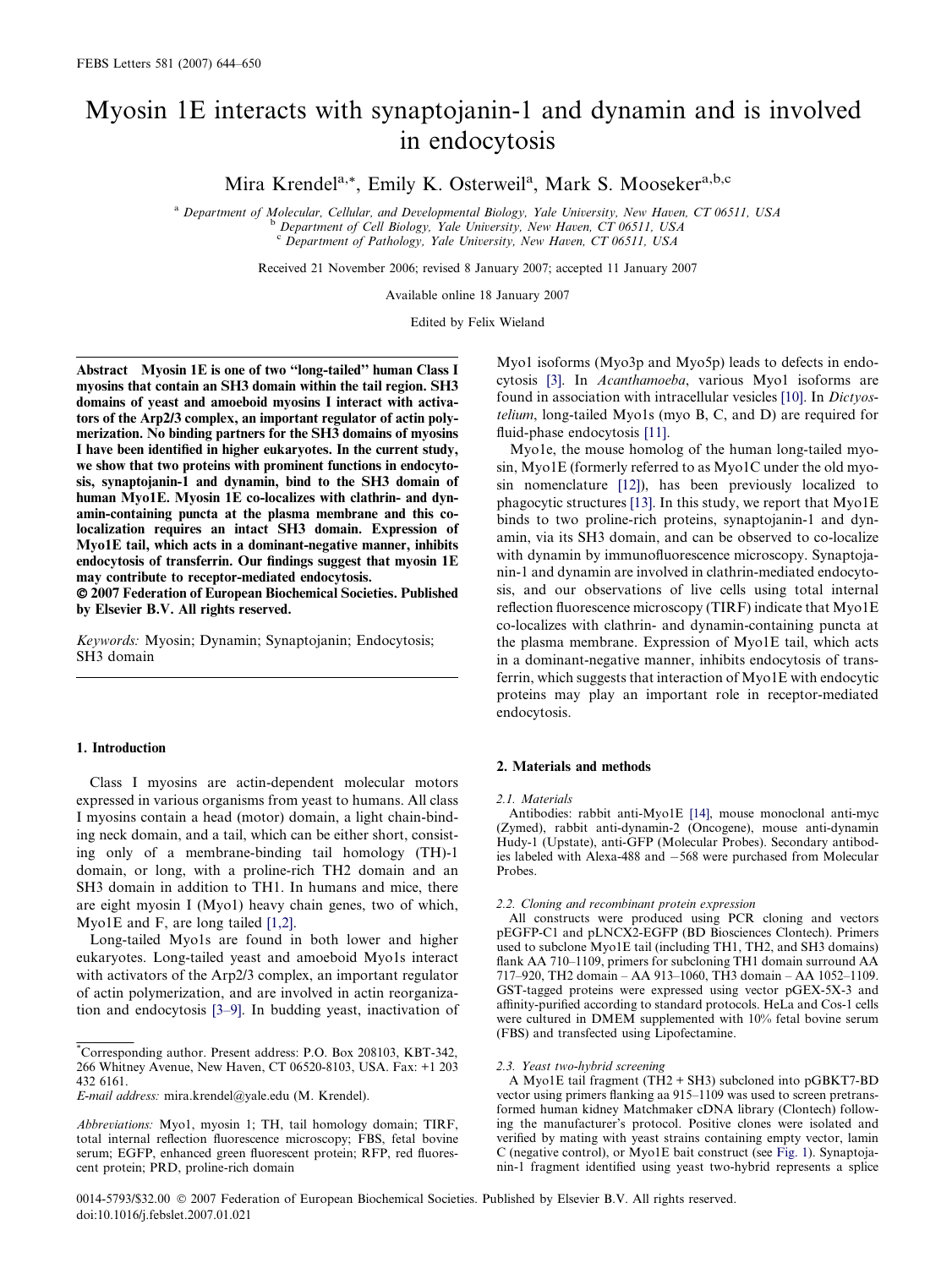<span id="page-1-0"></span>

Fig. 1. Myo1E tail structure and identification of tail-binding proteins using yeast two-hybrid screen. (A) The domain structure of Myo1E and the tail constructs used to investigate Myo1E localization. Myo1E heavy chain is composed of an N-terminal motor domain, a neck domain with a single IQ light chain binding motif, and a tail domain. Myo1E tail consists of a positively charged TH1 domain, a proline-rich TH2, and an SH3 (TH3) domain [\[2\]](#page-6-0). (B) Myo1E construct used as a bait for the yeast two-hybrid screening consists of TH2 and SH3 domain. Synaptojanin-1 (SJ-1) contains two phosphatase domains (Sac1-homology and inositol-5-phosphatase) and a C-terminal PRD. Synaptojanin-1 fragment isolated in the yeast two hybrid screen includes a portion of the inositol 5-phosphatase domain and the PRD. (C) Interaction of Myo1E with SJ-1 in a yeast two-hybrid assay. Yeast clone containing both Myo1E bait construct and SJ-1 construct exhibits signs of a positive interaction: the ability to grow on the nutrient-deficient medium and development of blue color due to ßgalactosidase reaction. Negative controls (Myo1E bait plus empty vector, SJ-1 construct plus empty vector, SJ-1 construct plus noninteracting protein (Lamin C)) do not grow on the nutrient-deficient medium.

form that has previously been isolated from embryonic muscle cells (Genbank accession number DQ421853.1).

#### 2.4. Binding and immunoprecipitation assays

Pull-down of proteins from rat brain extracts was performed as described [\[15\].](#page-6-0) For pull-downs from HeLa or Cos-1 cells, cells were lysed in 20 mM imidazole (pH 7.2), 75 mM KCl, 1 mM EGTA,  $2.5 \text{ mM } MgCl<sub>2</sub>$ , 1% NP-40 and centrifuged for 15 min at 16000 $\times$ g. The supernatant was incubated with GST-tagged proteins and glutathione agarose for 3 h at  $4^{\circ}$ C. Beads were washed four times with phosphate-buffered saline containing 1% Triton X-100.

Synaptojanin-1 and dynamin were purified from rat brain essentially as described [\[16\]](#page-6-0) except that 20 mM Pipes pH 6.5, 1.2 M NaCl, 1 mM EDTA was used to elute bound dynamin and synaptojanin-1 from endophilin-SH3-beads and a Source 15Q FPLC column (Amersham) eluted with a linear gradient from 0 to 0.3 M NaCl was used to separate dynamin from synaptojanin-1. For in vitro binding assays, purified proteins and glutathione agarose beads were incubated for 2 h at 4 C. The bead pellets and unbound proteins were separated by centrifugation and processed for SDS–PAGE.

Deoxycholate-solublized, synapse-enriched rat brain extracts were prepared essentially as described [\[17\].](#page-6-0) Extracts were pre-cleared with  $1/10$  volume protein-A-Sepharose (Amersham) 1 h at  $4^{\circ}$ C, and incubated with 100 µg/ml anti-Myo1E antibody or rabbit IgG overnight at 4 °C. Protein-A-Sepharose (blocked with 5% BSA) was added at 1/10 dilution, and incubated 1 h at  $4^{\circ}$ C. Pellets were washed  $7 \times 5$  min with 10 mg/l BSA, 1 mM DTT, 1 mM EGTA, 0.2 M KCl, 5 mM Mg-ATP, 1 mM Pefabloc, 50 mM Tris pH 7.4, 0.1% Triton X-100, and processed for SDS–PAGE.

#### 2.5. TIRF microscopy

Swiss3T3 cells stably expressing DsRed-clathrin were cultured in DMEM/10% FBS the presence of 0.5 mg/ml G-418. Cells were transiently transfected with enhanced green fluorescent protein (EGFP) tagged myosin constructs using  $3.4 \mu$ g total DNA and  $10 \mu$ l Lipofectamine 2000 per 35 mm dish. For analysis of dynamin and Myo1E localization, untransfected Swiss3T3 cells were transiently transfected with EGFP-Myo1E and mRFP-dynamin-1 as described above. Cells were trypsinized and replated onto 35-mm glass-bottom dishes (Well-Co, Warner Instruments, Hamden, CT) 3 h post-transfection and imaged the following day using a Nikon Eclipse 2000 multimode TIRF microscope prototype. During imaging cells were maintained in DMEM containing 25 mM HEPES and no phenol red supplemented with 5% FBS, using a dish warmer (Warner Instruments) to maintain 37 °C temperature. For analysis of Myo1E and clathrin co-localization, green and red channels for a single frame from each time-lapse movie were examined separately using ImageJ, and each distinct fluorescent punctum was manually marked. The two sets of marked images were then superimposed, and puncta that appeared in both channels, as well as puncta that were present only in the red or only in the green channels, were counted. At least three separate dishes of cells were examined for each construct.

## 2.6. Transferrin internalization

Internalization assays using Alexa-568-transferrin were performed as described [\[18\]](#page-6-0) except that PBS (pH 4) was used in place of citrate buffer to remove surface-bound transferrin. Image collection was performed using Bio-Rad 1024 confocal microscope. For the analysis of transferrin uptake in cells expressing EGFP-tagged Myo1E tail constructs, images of at least 100 EGFP-expressing cells were collected for each construct, and cells that exhibited punctate transferrin labeling were counted as positive and cells that did not contain distinct transferrin puncta counted as negative.

#### 2.7. Immunofluorescence microscopy

For immunofluorescence staining, cells were plated onto acidwashed coverslips and fixed using pH-shift fixation as described in [\[19\].](#page-6-0) Anti-Myo1E polyclonal antibody and Hudy-1 monoclonal antibody were used to label Myo1E and dynamin, respectively.

# 3. Results

# 3.1. Identification of synaptojanin-1 as a Myo1E-binding protein using yeast two-hybrid screening

The tail of Myo1E contains a positively charged TH1 domain, a proline-rich TH2 region, and an SH3 domain, which may interact with proline-rich motif-containing proteins (Fig. 1A). To identify proteins binding to the tail of Myo1E, we conducted a yeast two-hybrid screen of a human kidney cDNA library using Myo1E tail fragment containing TH2 and SH3 regions as a bait (Fig. 1B). This screen identified a cDNA fragment corresponding to the C-terminal portion of synaptojanin-1, a lipid phosphatase implicated in synaptic vesicle trafficking [\[20\].](#page-6-0) Specificity of the two hybrid interaction was verified by examining interaction of synaptojanin-1 with a negative control protein (Lamin C) (Fig. 1C). Synaptojanin-1 contains an N-terminal region homologous to yeast inositol phosphatase Sac1p, a central inositol 5-phosphatase domain, and a C-terminal proline-rich domain (PRD) that is involved in interactions with SH3 domain-containing proteins (Fig. 1B). Two isoforms of synaptojanin-1 generated by alter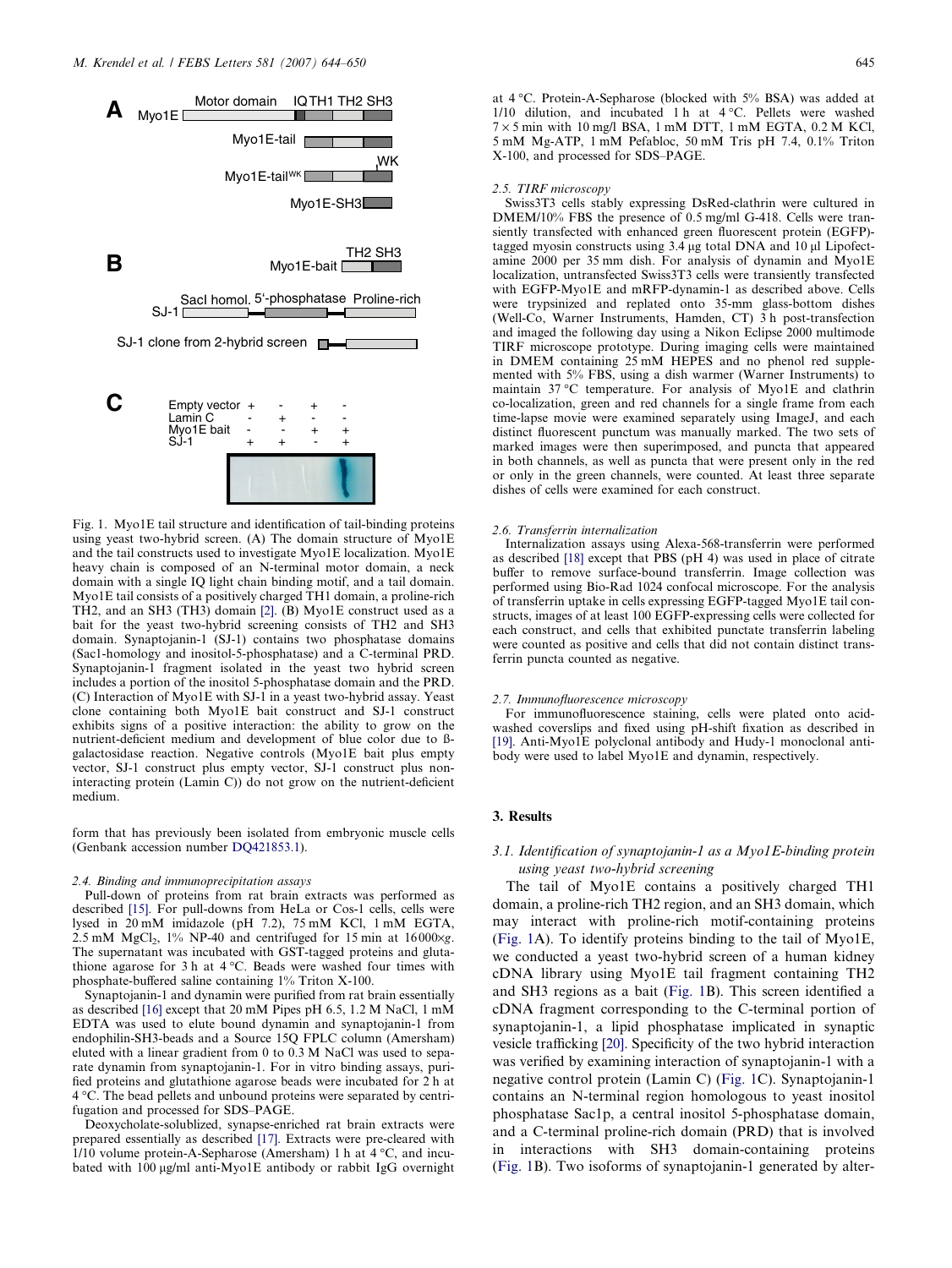native splicing have been described: a 145 kD isoform expressed primarily in adult neurons and a 170 kD isoform that is more ubiquitously expressed [\[21\]](#page-6-0). The two isoforms differ by the presence of several additional proline-rich motifs in the p170 isoform and by distinct membrane-binding properties. The synaptojanin-1 fragment identified in the screen corresponds to the longer, 170 kD, splice form of human synaptojanin-1 and includes a small portion of the inositol 5 phosphatase domain and the entire PRD ([Fig. 1B](#page-1-0)).

## 3.2. Synaptojanin-1 and dynamin bind to the SH3 domain of Myo1E

In order to verify Myo1E–synaptojanin-1 interactions, GSTtagged SH3 domain of human Myo1E was used to pull down proteins from rat brain extracts. Synaptojanin-1 bound to GST-SH3 but not to GST alone (Fig. 2A). GST-tagged SH3 domain of endophilin-1, a known binding partner of synaptojanin-1 [\[15\]](#page-6-0), was used as a positive control. In addition to the synaptojanin-1 band, both Myo1E and endophilin pull down reactions contained bands of  $\sim$ 100 kD, the molecular weight of the known endophilin binding protein dynamin [\[15\].](#page-6-0) Immunoblot analysis revealed that both dynamin-1 and -2 were present in protein complexes bound to Myo1E and endophilin (Fig. 2A). Thus, our data indicate that both long (170 kDa) and short (145 kDa, brain-specific) isoforms of synaptojanin-1, as well as dynamins 1 and 2, interact with Myo1E.

To determine whether interactions of Myo1E SH3 domain with synaptojanin-1 and dynamin were direct and independent of each other, we analyzed binding of synaptojanin-1 and dynamin purified from rat brain to GST-SH3 (Fig. 2B). GST-SH3 was able to independently bind to purified synaptojanin-1 and dynamin, confirming that both synaptojanin-1 and dynamin bind directly to the SH3 domain of Myo1E. Binding of synaptojanin-1, dynamin-1, and dynamin-2 to Myo1E SH3 was further confirmed in binding assays, in which GST-SH3 was used to pull down overexpressed human dynamin-1, dynamin-2, or synaptojanin-1 (C-terminal portion of the kidney isoform) or endogenous dynamin-2 from cell lysates (Fig. 2C). To verify the importance of the SH3 domain– PRD interaction for Myo1E binding to synaptojanin and dynamin, we introduced a W1089K mutation in the SH3 domain of Myo1E to replace a conserved tryptophan in the hydrophobic groove of the SH3 domain with a positively charged lysine [\[22\].](#page-6-0) This mutation disrupted interactions of Myo1E SH3 domain with both synaptojanin-1 and dynamin (Fig. 2). Thus, Myo1E interactions with synaptojanin-1 and dynamin involve conserved residues in the SH3 domain and are likely to occur via PRDs in dynamin and synaptojanin-1.

To determine whether Myo1E forms complexes with synaptojanin-1 and dynamin in vivo, we immunoprecipitated Myo1E from a synapse-rich fraction of rat brain. Synaptojanin-1 and dynamin are highly expressed at synapses, and we find that Myo1E is enriched over total brain homogenate in this synapse-rich fraction (E.K.O., unpublished observations). Myo1E co-immunoprecipitated with synaptojanin-1 and both dynamin-1 and dynamin-2 [\(Fig. 3](#page-3-0)).



Fig. 2. Interaction of Myo1E with synaptojanin-1 and dynamin. (A) Myo1E binding proteins from rat brain extracts. Immunoblot analysis indicates that both GST-tagged Myo1E SH3 and endophilin-SH3 but not GST alone bind synaptojanin-1 (SJ-1), dynamin-1, and dynamin-2 (Dyn-1,2). A Coomassie stained gel showing the amount of GST fusion proteins used for pulldowns is shown in the lower panel (GST fusions). (B) Binding of purified synaptojanin-1 and dynamin to Myo1E SH3 domain. SDS–PAGE of glutathione-bead pellet (P) and supernatant (S) fractions followed by Coomassie staining indicates that GST-tagged Myo1E SH3 but not mutant SH3 or GST bind purified synaptojanin-1 and dynamin. Note that mobility shift of dynamin band in lane 3 (SH3 pellet) is a gel artifact caused by the difference in total protein load between the lanes. Right-hand panels show Coomassie stained gels of the purified synaptojanin-1 and dynamin preparations used. (C) Binding of synaptojanin-1, dynamin-1, and dynamin-2 expressed in cultured cells to Myo1E SH3. Cos-1 cells transfected with EGFP-tagged dynamin-1 or myc-tagged synaptojanin-1 (partial clone isolated from the kidney cDNA library), HeLa cells transfected with untagged dynamin-2 or non-transfected HeLa cells were lysed and cell lysates were incubated with GST-tagged proteins as indicated. Immunoblots indicated that overexpressed synaptojanin-1 and dynamin-1 and -2 as well as endogenous dynamin-2 (End. Dyn-2) from HeLa lysate bound to GST-SH3 but not pure GST or mutant SH3 (SH3<sup>WK</sup>). Lower panels show Coomassie stained gels of the GST fusions used.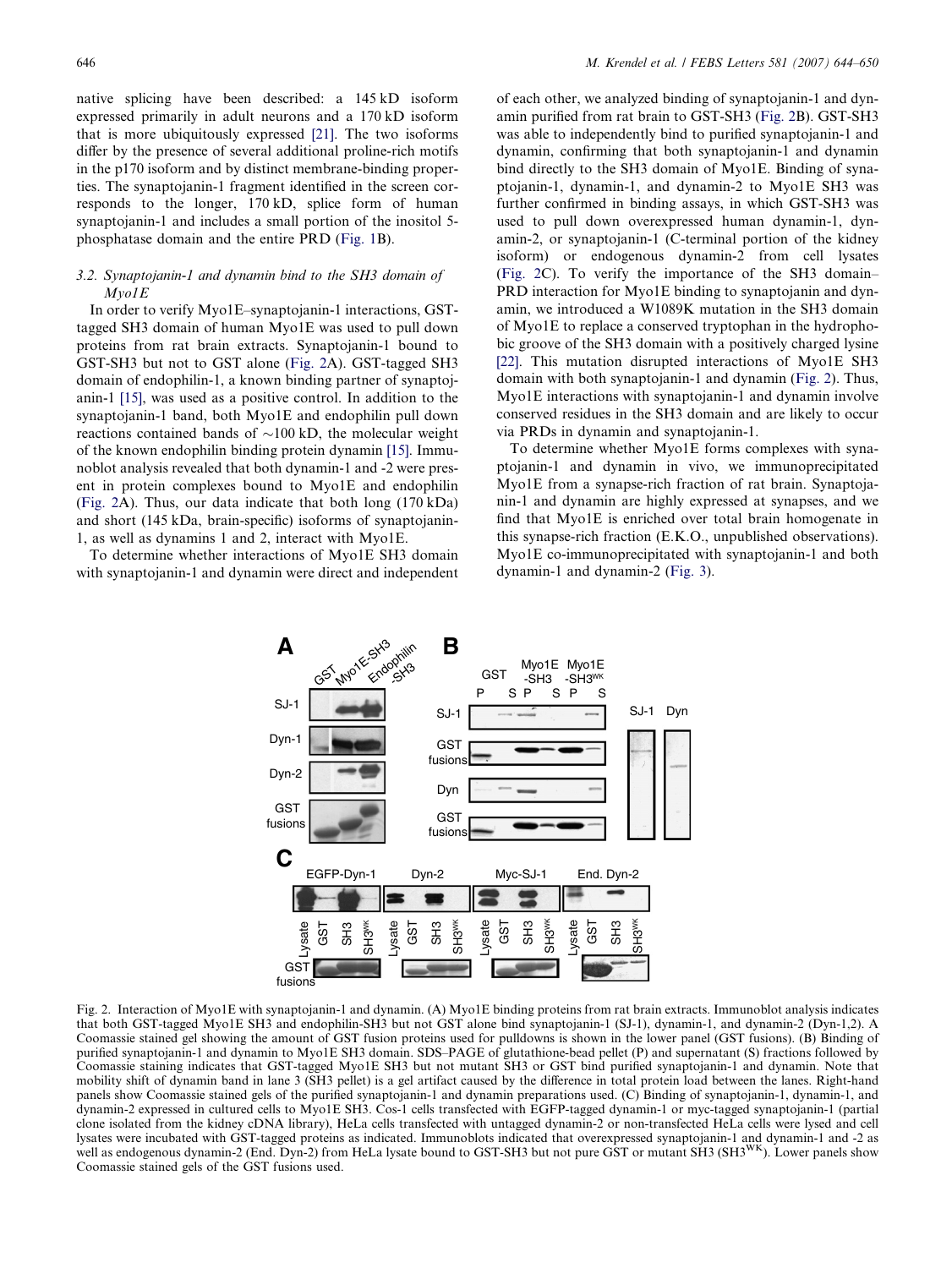<span id="page-3-0"></span>

Fig. 3. Immunoprecipitation of Myo1E-binding proteins from synapse-enriched rat brain extract. (A) Immunoblot analysis indicated that synaptojanin-1, dynamin-1 and -2 were present in Myo1E immunoprecipitates but not in non-immune immunoprecipitates. (B) Anti-Myo1E antibody used for immunoprecipitation recognized a single band in the synapse-enriched rat brain preparation. Positions of molecular weight markers are shown on the right.

# 3.3. Myo1E co-localizes with clathrin-coated and dynamincontaining vesicles

Since the binding experiments described above indicated that Myo1E interacts with dynamin and synaptojanin, two proteins that are involved in clathrin-dependent endocytosis, we sought to determine whether Myo1E co-localizes with clathrin associated endocytic structures at the plasma membrane. Previously, TIRF microscopy of live DsRed-clathrinexpressing Swiss 3T3 cells has been successfully used to analyze recruitment of endocytosis-related proteins to clathrin-containing puncta at the plasma membrane (presumably coated pits and newly formed vesicles) [\[23,24\]](#page-6-0). TIRF microscopy was used to examine localization of EGFP-tagged Myo1E or Myo1E tail in DsRed-clathrin expressing Swiss 3T3 fibroblasts. DsRed-clathrin and EGFP-Myo1E (or EGFP-Myo1E-tail) localized to puncta on the bottom surface of the cells ([Fig. 4](#page-4-0)). In cells co-expressing clathrin and Myo1E, 34.6% of all clathrin-positive puncta contained Myo1E. Interestingly, the degree of co-localization of Myo1E tail with clathrin was higher than that of full-length Myo1E with clathrin [\(Fig. 4\)](#page-4-0), possibly reflecting the fact that in the absence of a functional motor domain Myo1E persists in clathrin-coated structures for prolonged time periods.

Co-localization of Myo1E tail with clathrin was lower in cells expressing Myo1E tail with mutant SH3 domain that does not bind dynamin and synaptojanin ([Fig. 4\)](#page-4-0). While the presence of the functional SH3 domain was important for proper localization of Myo1E tail, it was not sufficient, since the isolated SH3 domain was mostly diffuse and showed a very low degree of co-localization with clathrin puncta ([Fig. 4](#page-4-0)). A tail construct consisting of TH2 and SH3 domains also showed lower degree of co-localization with clathrin than full-length Myo1E tail ([Fig. 4](#page-4-0) A,B). Thus, in addition to the interaction of the SH3 domain with dynamin and/or synaptojanin, the interaction of the positively charged TH1 domain with membrane phospholipids may play an important role in recruitment of Myo1E to clathrin-coated pits and/or vesicles. However, TH1 domain alone was not sufficient for co-localization with clathrin puncta ([Fig. 4](#page-4-0)A and B). In addition, neither EGFP-tagged Myo1A, which possesses only a positively charged TH1 domain but no TH2 or SH3 domains, nor EGFP-tagged Myo1A tail (TH1) localized to clathrin containing puncta (data not shown), further confirming that TH2 and SH3 domains may contribute to proper localization of Myo1E.

We also used TIRF microscopy to determine whether Myo1E is present on dynamin-containing vesicles in live cells. In Swiss3T3 cells transfected with RFP-dynamin-1 and EGFP-Myo1E, Myo1E co-localized with dynamin-containing endocytic structures ([Fig. 4](#page-4-0)C). Using immunofluorescence labeling of fixed cells, we also observed co-localization of EGFP-Myo1E-tail and endogenous Myo1E with endogenously expressed dynamin ([Fig. 5](#page-5-0)). Only a small fraction of Myo1Epositive puncta was observed to co-localize with dynamin by immunofluorescence; this suggests that it is difficult to detect transient interactions of Myo1E with endocytic vesicles using antibody staining of fixed cells.

These observations confirm that Myo1E interacts in vivo with dynamin molecules assembled on endocytic structures at the plasma membrane, such as clathrin-coated pits and budding vesicles. Since synaptojanin-1 is expressed in non-neuronal cells at extremely low levels and, unlike dynamin, its localization in live non-neuronal cells is unknown, we did not examine Myo1E localization in Swiss3T3 or HeLa cells relative to synaptojanin-1 localization.

# 3.4. Expression of Myo1E tail inhibits receptor-mediated endocytosis

To determine whether interactions of Myo1E with its tailbinding partners play a role in endocytosis, we examined uptake of fluorescent transferrin in HeLa cells expressing EGFP-tagged fragments of Myo1E tail, which can act in a dominant-negative fashion by displacing endogenous Myo1E [\(Fig. 6](#page-5-0)). While almost all control cells exhibited punctate transferrin labeling,  $\sim 80\%$  of cells expressing Myo1E tail did not take up transferrin [\(Fig. 6](#page-5-0)B). Presumably, the tail domain displaces endogenous motor by competing with tail-binding partners that may be required for Myo1E localization and/or function in clathrin-mediated endocytosis. Replacement of the conserved tryptophan in the SH3 domain with a lysine (W1089K mutation), which abolishes interactions with synaptojanin and dynamin, reduced the ability of Myo1E tail to inhibit transferrin internalization ([Fig. 6B](#page-5-0)), indicating that SH3 domain interactions are important for Myo1E functions. On the other hand, expression of the isolated SH3 domain did not inhibit transferrin uptake, suggesting that TH1 and/or TH2 domains, which contribute to Myo1E localization to clathrin-coated vesicles, may be necessary to completely displace endogenous Myo1E. Additionally, this observation indicates that inhibition of transferrin uptake by Myo1E DN-tail is not due solely to the SH3 domain sequestering the Myo1E interacting proteins dynamin and synaptojanin but rather due to specific displacement of endogenous Myo1E.

#### 4. Discussion

Formation of endocytic vesicles at the plasma membrane involves multiple transient interactions between proteins involved in invagination of clathrin-coated pits, vesicle scission, and vesicle uncoating. Assembly of protein complexes during endocytosis relies to a large extent on interactions between SH3 domains and PRDs, which are found in many endocytic proteins. In the present study, we describe binding of two PRD-containing endocytic proteins, dynamin and synaptojanin-1, to the SH3 domain of Myo1E. This interac-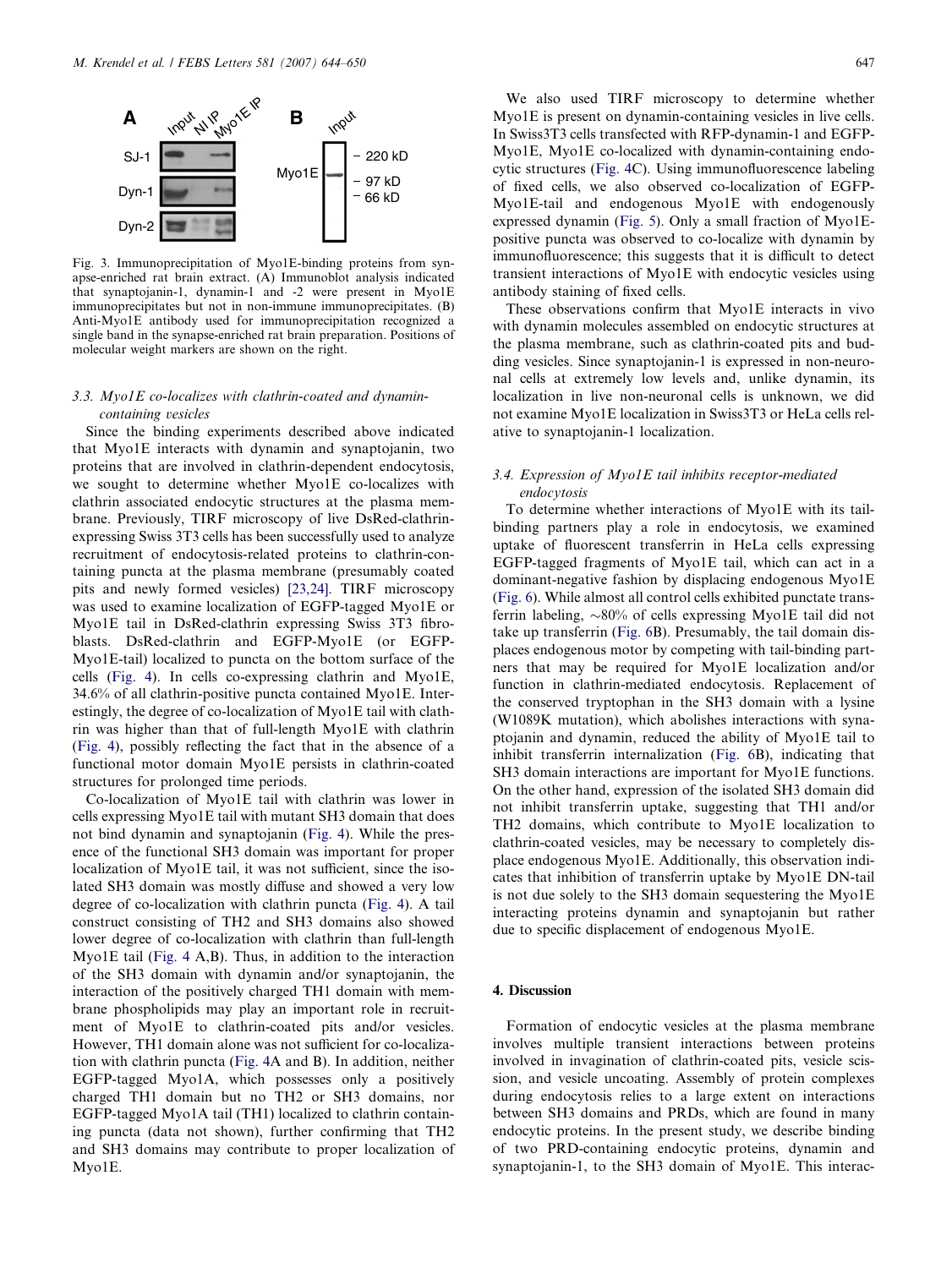<span id="page-4-0"></span>

Fig. 4. Co-localization of Myo1E and Myo1E tail constructs with clathrin- and dynamin-labeled vesicles in live Swiss3T3 cells. (A) Swiss3T3 fibroblasts stably expressing DsRed-clathrin (Cla) were transfected with EGFP-tagged Myo1E, Myo1E tail containing all three tail homology regions<br>(TH1, TH2, SH3), mutant tail (tail<sup>WK</sup>) or partial tail constructs (TH1 only Vesicles labeled with both green and red fluorescent proteins are marked by arrows. Scale bar  $-1 \mu m$ . (B) Frequency of co-localization of various Myo1E constructs with clathrin-positive puncta. Percentage of clathrin-coated vesicles (CCVs) labeled with EGFP-tagged Myo1E constructs was determined as described in Materials and Methods. Numbers shown represent average percentages+/-S.D. for 5 cells for Myo1E, tail<sup>WK</sup>, and SH3 constructs, 7 cells for TH2 + 3 and TH1, and 10 cells for Myo1E tail. Average percent co-localization for each construct was compared with the average percent co-localization for Myo1E tail using t-test. \*P < 0.05, \*\*P < 0.005, \*\*P < 0.001. (C) Colocalization of EGFP-Myo1E and mRFPdynamin-1 in Swiss3T3 cells by TIRF microscopy. Arrows indicate fluorescent puncta that contain both EGFP-Myo1E and dynamin. Scale bar –  $1 \mu m$ .

tion was detected both in vitro, using pull-downs of purified proteins, and in vivo, using immunoprecipitation of protein complexes from synapse-enriched brain extract and immunolocalization of Myo1E and dynamin. Our observation of the interaction between human Myo1E and endocytic proteins suggests that this long-tailed myosin may play a role in clathrin-dependent endocytosis. Involvement of long-tailed class I myosin in endocytosis has been previously demonstrated for yeast myosins [\[3,7–9\]](#page-6-0), but not for their mammalian homologs. Recently mouse myosin Myo1f, which is closely related to Myo1E, was shown to regulate presentation of cell adhesion receptors, integrins, on the surface of neutrophils [\[25\],](#page-6-0) suggesting that long-tailed class I myosins in mammals may contribute to both endo- and exocytosis of cell surface receptors.

Interaction between Myo1E SH3 domain and PRD-containing endocytic proteins may promote recruitment of Myo1E to clathrin-coated structures since an inactivating mutation in the SH3 domain reduced Myo1E localization to clathrin-containing puncta. However, the SH3 domain alone was not sufficient for localization to clathrin-coated vesicles, since removal of the TH1 and TH2 domain abolished vesicular localization. The positively-charged TH1 domain in Myo1E tail may contribute to its localization to the endocytic machinery through interactions with acidic phospholipids or, as has been shown for Myo1A, through interactions with TH-1 binding proteins [\[19\].](#page-6-0) The observed role for the SH3 domain in Myo1E localization is reminiscent of findings in budding yeast where SH3 domain of Myo5p is required but not sufficient for polarized localization to cortical patches in the bud [\[26\]](#page-6-0).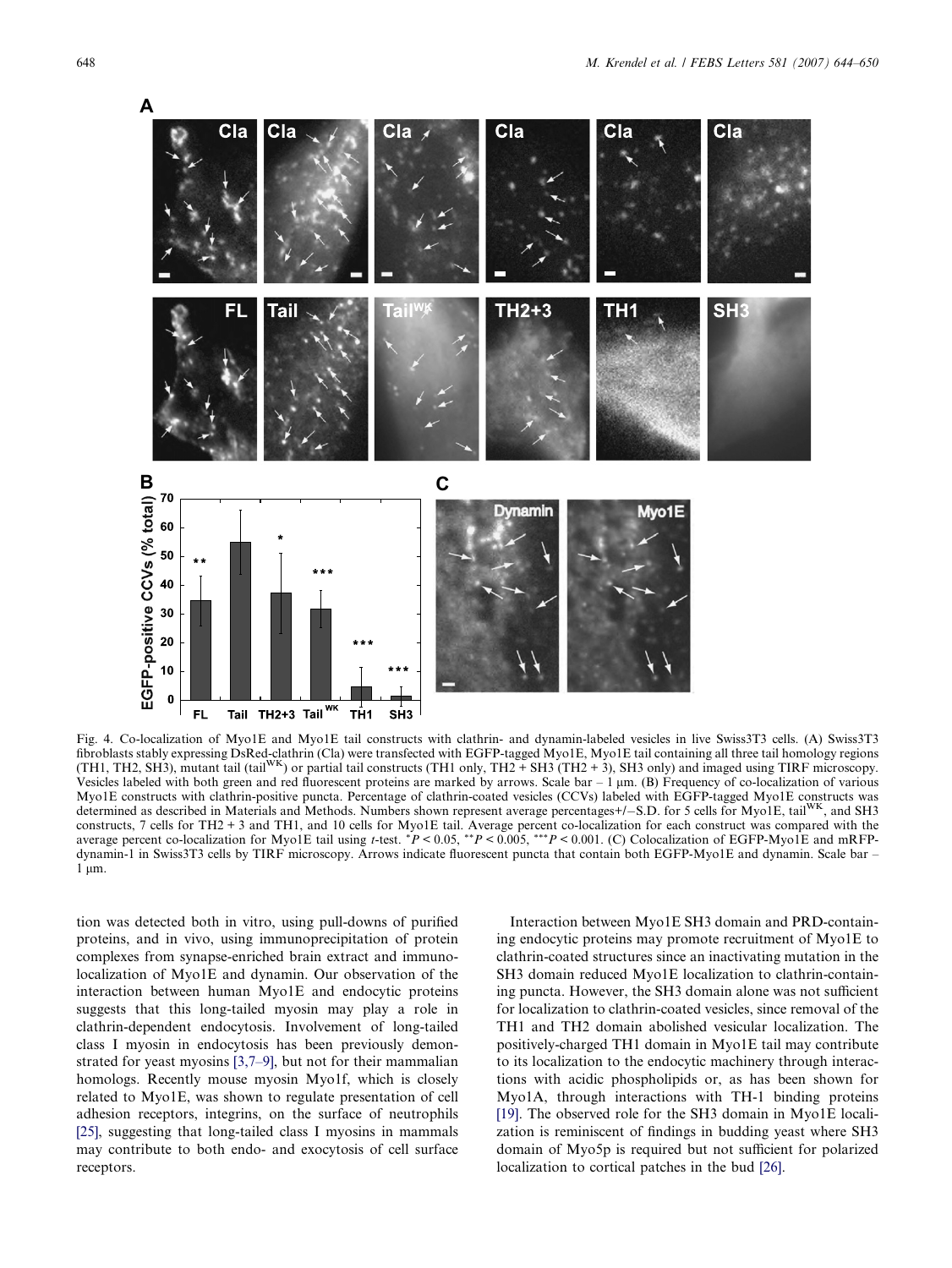<span id="page-5-0"></span>

Fig. 5. Co-localization of Myo1E-tail or endogenous Myo1E with endogenous dynamin in HeLa and Swiss 3T3 cells. HeLa cells transfected with EGFP-Myo1E-tail (A) or untransfected Sw3T3 cells (B) were fixed, stained with antibodies against dynamin (A) or dynamin and Myo1E (B), and imaged using confocal microscopy. Arrows point to vesicles that contain both Myo1E and dynamin. Scale bar  $-5 \mu m$ .



Fig. 6. Inhibition of transferrin uptake by Myo1E tail construct. (A) Transferrin (Tfn) uptake in EGFP-Myo1E tail-transfected HeLa cells. Cells expressing Myo1E tail (arrows) did not exhibit punctate transferrin labeling. Scale bar – 20 μm. (B) Quantitative analysis of transferrin endocytosis in HeLa cells. Cells transfected with various DNA constructs were allowed to take up fluorescent transferrin and processed as in A. Percent of transfected cells exhibiting punctate transferrin labeling was determined from three independent experiments (N>/=100 cells for each experiment, error bars = S.D.).

Expression of Myo1E tail in HeLa cells inhibited endocytic uptake of transferrin, which occurs via receptor-mediated endocytosis. This observation suggests that Myo1E tail can act in a dominant-negative manner by displacing endogenous Myo1E, and that disruption of Myo1E interactions with tailbinding proteins inhibits clathrin-dependent endocytosis. An intact SH3 domain and TH1 domain were necessary for the efficient inhibition of transferrin uptake. Thus, both protein– protein interactions mediated by the SH3 domain and membrane binding promoted by the TH1 domain may be important for Myo1E functions in endocytosis. A potential contribution of Myo1E to endocytosis is further substantiated by the observation that mouse Myo1e localizes to the intermicrovillar region of the intestinal brush border, a region charac